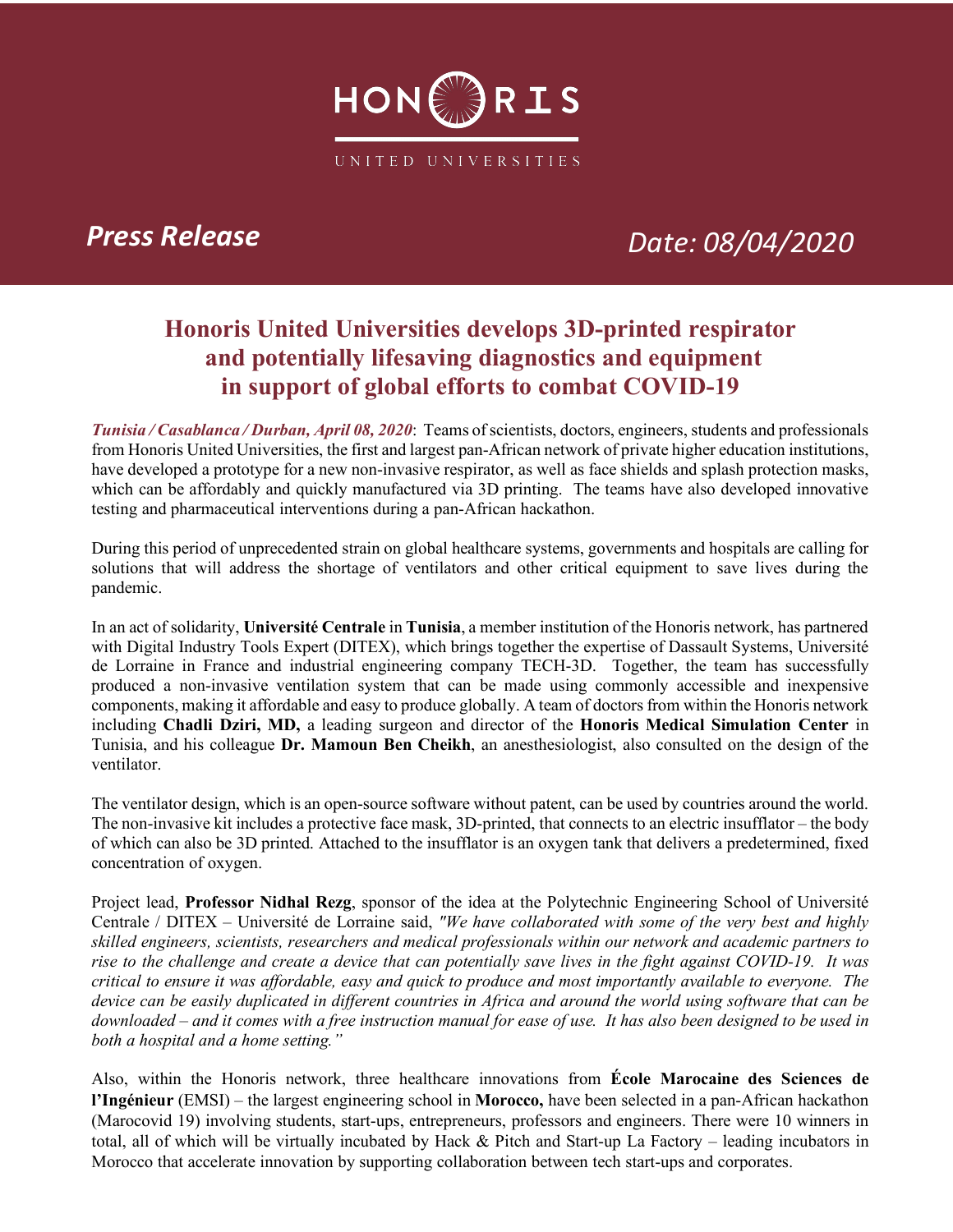

# *Press Release Date: 08/04/2020*

The three winners included *'African Saviour'*, which uses drones to deploy nasal swabs and other coronavirus diagnostic kit to medics across remote rural areas. The diagnostic pack carried by the drone will include a hydroalcoholic gel and gloves, both of which are single use. When the drone returns, it will only have to carry the sample, which will be in a sterilized bag, and the drone will have to go through a disinfection point as soon as it returns.

The other two winners include a '*Digital System Medical Respiratory***'** system. It communicates a patient's vital signs and medical needs in real-time through a digital platform that connects monitoring hardware –such as air pressure regulation – to communicate a patient's status to a relevant healthcare professional to avoid any kind of direct contact for monitoring.

The third EMSI winner, the *'Moroccan Electronic Prescription (MeP)'* smartphone platform, allows a doctor to create and validate prescriptions that a patient can then collect from the pharmacy using a unique QR code. This reduces doctor-patient contact, potentially saving the lives of much-needed medics on the front line.

**In South Africa**, **REGENT Business School** also part of the Honoris network, has produced face shields and splash protection masks using 3D printed parts in its three iLeadLABs – in Durban, Johannesburg, and Cape Town – and is distributing them at no cost to select public healthcare facilities. *"The first batch was printed in a matter of days and production hasn't stopped since,"* said Dr. Ahmed Shaikh, Managing Director of REGENT Business School. He added, *"The true grit of a nation is revealed during times of crisis, like this one. We are facing an undeniably powerful adversary – and an invisible one at that. REGENT Business School is grateful to be able to meaningfully contribute to the fight against COVID-19 by producing and donating life-saving essential gear."*

**Honoris United Universities CEO, Luis Lopez**, praised the mission, speed and collaborative intelligence of the teams. *"The communities of Honoris and their partners have responded to the calls for support from governments and healthcare professionals in identifying new solutions in the fight against COVID-19.**I strongly commend the teams for the collaboration and rapid development of affordable and accessible solutions. I applaud the commitments the Honoris organizations are undertaking and I am proud of them and our colleagues in these endeavors, and in our efforts around remote learning and remote working. Honoris' Education for Impact mission is powerfully meaningful as we come together in these pursuits."*

### **About Honoris United Universities**

Honoris United Universities is the first and largest pan-African private higher education network committed to educating the next generation of African leaders and professionals able to impact regionally in a globalized world. Collaborative intelligence, cultural agility and mobile mind-sets and skills are at the heart of Honoris' vision of higher education. Honoris United Universities joins the expertise of its member institutions to develop world-class African Human capital that is competitive in today's fast-paced, demanding and increasingly digitized labor and start-up markets.

Honoris United Universities gathers a community of **45,000** students on **60** campuses, learning centres and via on-line, in **10**  countries and **32** cities. The network counts **11** institutions: multidisciplinary universities, specialized schools, technical and vocational institutes, contact, distance and online institutions. Students have an opportunity to experience exclusive partnerships and exchange programs in more than **60** universities across Europe and the United States. Over **280** degrees are